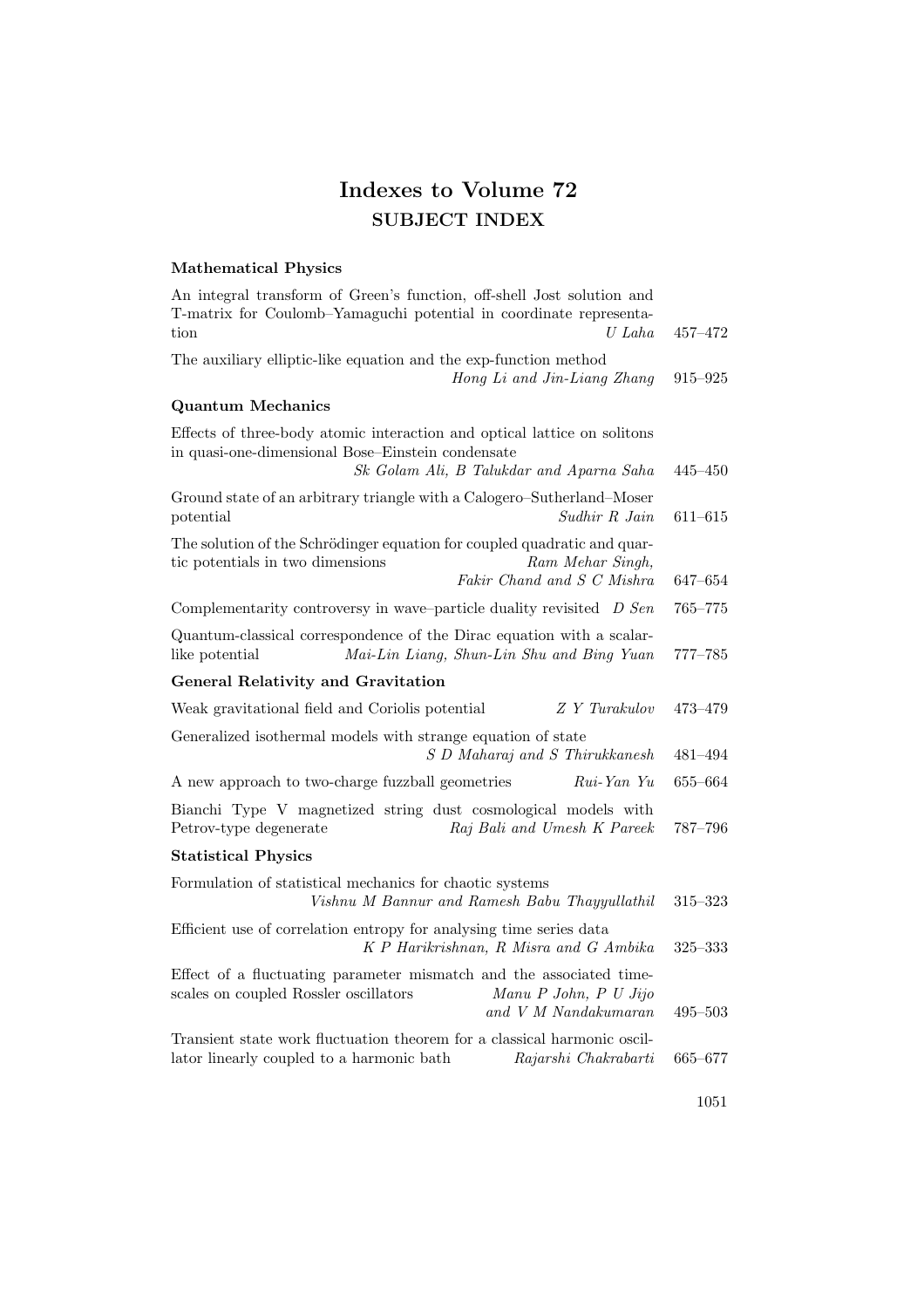| Experimental studies of the transient fluctuation theorem using liquid<br>Soma Datta and Arun Roy<br>crystals                                                          | 797–804     |
|------------------------------------------------------------------------------------------------------------------------------------------------------------------------|-------------|
| Role of asymmetries in the chaotic dynamics of the double-well Duffing<br>V Ravichandran, S Jeyakumari,<br>oscillator<br>V Chinnathambi, S Rajasekar and M A F Sanjuán | 927-937     |
| <b>Instrumentation and Techniques</b>                                                                                                                                  |             |
| Indigenous design and fabrication of a 6.5 T superconducting magnet<br>and a magnetotransport measurement set-up<br>P Khatua and A K Majumdar                          | 629-636     |
| Detection of directional energy damping in vibrating systems<br><b>B</b> R Amruth and Souri Banerjee                                                                   | $637 - 645$ |
| <b>Particle Physics</b>                                                                                                                                                |             |
| Early physics with ATLAS and CMS<br>Albert De Roeck                                                                                                                    | $3 - 13$    |
| Prospects for Higgs boson searches at the Large Hadron Collider<br>B Mellado                                                                                           | $15 - 22$   |
| Recent relativistic heavy ion collider results on photon, dilepton and<br>Frédéric Fleuret<br>heavy quark                                                              | $23 - 35$   |
| Electroweak symmetry breaking and beyond the Standard Model physics<br>- A review<br>Gautam Bhattacharyya                                                              | $37 - 54$   |
| Transverse spin and momentum correlations in quantum chromodynam-<br>Leonard P Gamberg<br>ics                                                                          | $55 - 68$   |
| All-order results for soft and collinear gluons<br>Lorenzo Magnea                                                                                                      | $69 - 81$   |
| P J Mulders<br>Non-collinearity in high energy processes                                                                                                               | $83 - 93$   |
| Charmonium states in quark-gluon plasma                                                                                                                                |             |
| Su Houng Lee and Kenji Morita                                                                                                                                          | $97 - 108$  |
| Future of neutrino experiments<br>Takaaki Kajita                                                                                                                       | $109 - 117$ |
| Neutrino oscillations: Present status and outlook<br>Thomas Schwetz                                                                                                    | $119 - 129$ |
| Emilian Dudas<br>Supersymmetry breaking                                                                                                                                | $131 - 141$ |
| Supersymmetry status and phenomenology at the Large Hadron Collider<br><i>Alexander Belyaev</i>                                                                        | $143 - 160$ |
| Precocious signs of new physics: Are we eight now?<br>Amarjit Soni                                                                                                     | $161 - 168$ |
| Developments in inflationary cosmology<br>Arjun Berera                                                                                                                 | $169 - 182$ |
| The neutrino mass matrix and (selected) variants of $A_4$                                                                                                              |             |
| Martin Hirsch                                                                                                                                                          | $183 - 193$ |
| Challenging the Standard Model with the muon $g - 2$<br>M Passera                                                                                                      | $195 - 203$ |
| $D^0$ – $\bar{D}^0$ mixing and new physics<br>Sandip Pakvasa                                                                                                           | $205 - 215$ |
| The see-saw mechanism: Neutrino mixing, leptogenesis and lepton<br>flavour violation<br>W Rodejohann                                                                   | $217 - 227$ |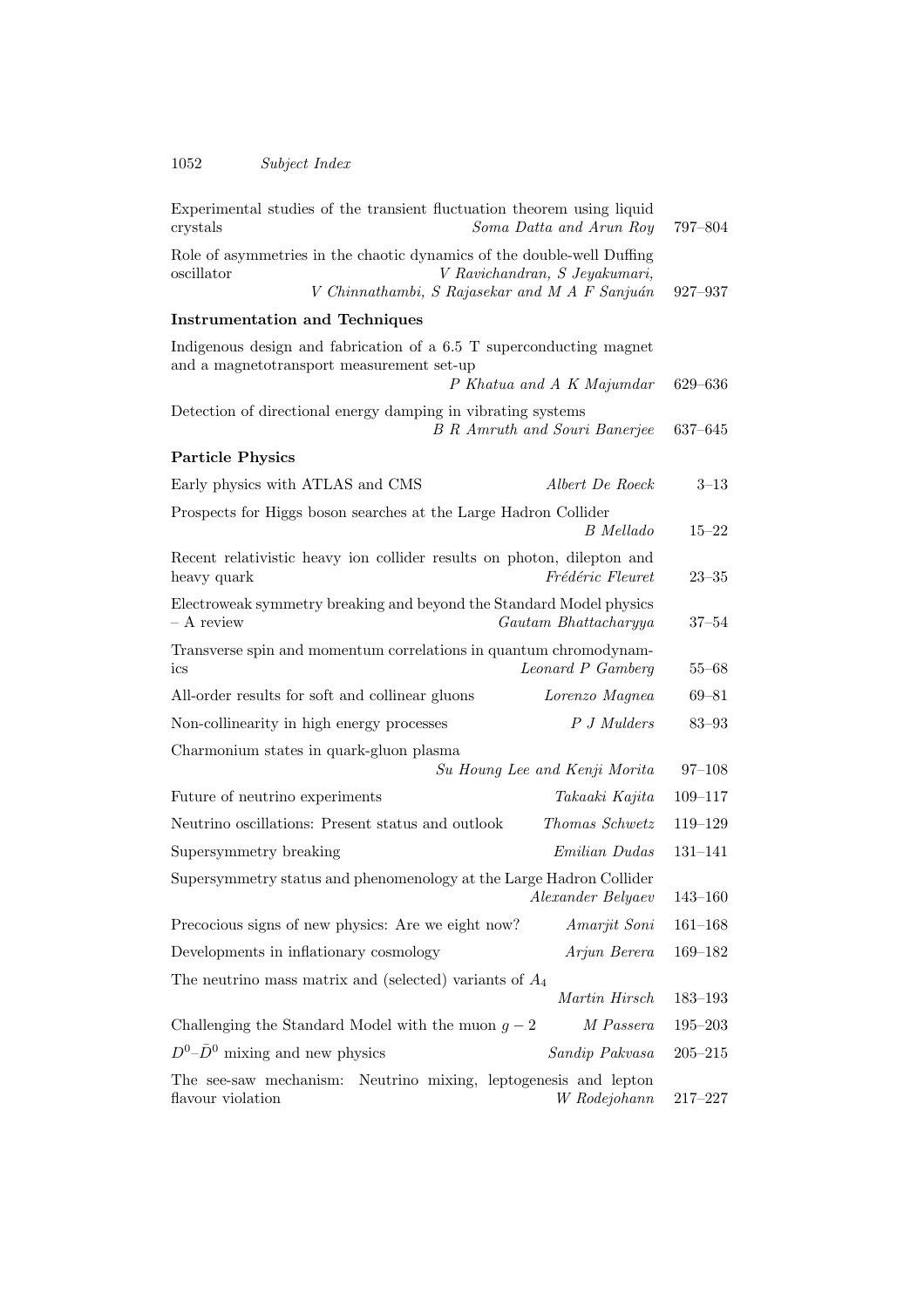| Working group report: Dictionary of Large Hadron Collider signatures<br>A Belyaev, I A Christidi, A de Roeck, R M Godbole,<br>B Mellado, A Nyffeler, C Petridou and D P Roy                                                | 229-237     |
|----------------------------------------------------------------------------------------------------------------------------------------------------------------------------------------------------------------------------|-------------|
| Physics beyond Standard Model: Working group 3 report<br>Monoranjan Guchait and Sudhir K Vempati                                                                                                                           | $239 - 250$ |
| Working group report: Collider and flavour physics<br>Debajyoti Choudhury, Asesh K Datta and Anirban Kundu                                                                                                                 | $251 - 261$ |
| WHEPP-X: Report on the working group on cosmology<br>M Kaplinghat and L Sriramkumar                                                                                                                                        | $263 - 267$ |
| Working group report: Neutrino physics<br>Sandhya Choubey and D Indumathi                                                                                                                                                  | $269 - 275$ |
| Working group report: Quantum chromodynamics sub-group<br>Asmita Mukherjee                                                                                                                                                 | $277 - 283$ |
| Working group report: Quark gluon plasma<br>Pradip Roy and Bedangadas Mohanty                                                                                                                                              | $285 - 294$ |
| A relativistic quark-diquark model for the nucleon<br>Cristian Leonardo Gutierrez and Maurizio De Sanctis                                                                                                                  | $451 - 456$ |
| Nilpotent symmetry invariance in the non-Abelian 1-form gauge theory:<br>Superfield formalism<br>R P Malik and B P Mandal                                                                                                  | $505 - 515$ |
| Masses and magnetic moments of triple heavy flavour baryons in hyper-<br>Bhavin Patel, Ajay Majethiya and P C Vinodkumar<br>central model                                                                                  | 679-688     |
| Superfield approach to symmetry invariance in quantum electrodynam-<br>R P Malik and B P Mandal<br>ics with complex scalar fields                                                                                          | $805 - 818$ |
| <b>Nuclear Physics</b>                                                                                                                                                                                                     |             |
| Determination of <sup>68</sup> Ga production parameters by different reactions us-<br>ing ALICE and TALYS codes<br>Mahdi Sadeghi,<br>Tayeb Kakavand, Leila Mokhtari and Zohreh Gholamzadeh                                 | 335-341     |
| Equilibrium and pre-equilibrium emissions in proton-induced reactions<br>on $^{203,205}$ Tl<br>A Kaplan, A Aydin, E Tel and B Şarer                                                                                        | $343 - 353$ |
| Empirical relation and establishment of shell effects in $(n, 2n)$ reaction<br>cross-sections at 14 MeV<br>Sneh Lata Goyal and Pratibha Gur                                                                                | $355 - 362$ |
| Reaction mechanism study of ${}^{7}Li({}^{7}Li, {}^{6}He)$ reaction at above Coulomb<br>V V Parkar, V Jha, S Santra, B J Roy,<br>barrier energies<br>K Ramachandran, A Shrivastava, K Mahata,<br>A Chatterjee and S Kailas | $363 - 373$ |
| Neutron and proton shell closure in the superheavy region via cluster<br>radioactivity in $280-314116$ isotopes<br>K P Santhosh and R K Biju                                                                               | 689-707     |
| Alpha radioactivity for proton-rich even Pb isotopes<br>Arati Devi, S Prakash and I Mehrotra                                                                                                                               | $753 - 758$ |
| Multiple recycling of fuel in prototype fast breeder reactor<br>G Pandikumar, V Gopalakrishnan and P Mohanakrishnan                                                                                                        | 819-832     |
|                                                                                                                                                                                                                            |             |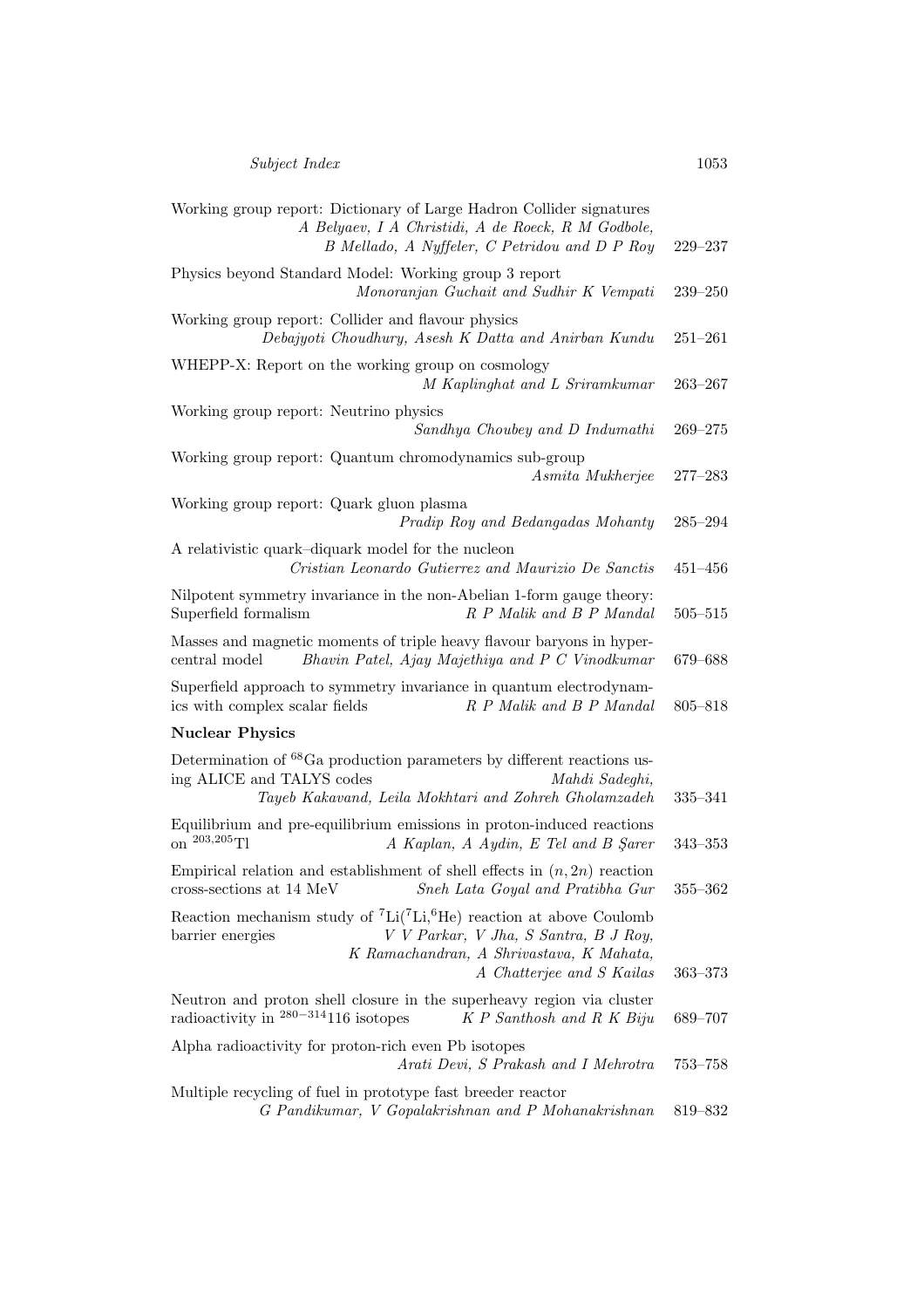1054 Subject Index

| Electric field distribution and simulation of avalanche formation due to<br>the passage of heavy ions in a parallel grid avalanche counter<br>D Kanjilal and S Saha                                                |             |
|--------------------------------------------------------------------------------------------------------------------------------------------------------------------------------------------------------------------|-------------|
| <b>Atomic and Molecular Physics</b>                                                                                                                                                                                |             |
| Simple parametrization of photon mass energy absorption coefficients of<br>H-, C-, N- and O-based samples of biological interest in the energy range<br>$200 - 1500 \text{ keV}$<br>V Manjunathaguru and T K Umesh | 375–387     |
| Vibrational spectra of nickel metalloporphyrins: An algebraic approach<br>Srinivasa Rao Karumuri, Joydeep Choudhury,<br>Nirmal Kumar Sarkar and Ramendu Bhattacharjee                                              | $517 - 525$ |
| Fragmentation of positronium in collision with Li ion including electron<br>loss to the continuum<br>S Roy and C Sinha                                                                                             | $527 - 545$ |
| Stability of gold cages ( $Au_{16}$ and $Au_{17}$ ) at finite temperature<br>Prachi Chandrachud, Kavita Joshi,<br>Sailaja Krishnamurty and D G Kanhere                                                             | 845-855     |
| Optics                                                                                                                                                                                                             |             |
| Optical computation based on nonlinear total reflectional optical switch<br>at the interface<br>Jiangi Zhang and Huan Xu                                                                                           | $547 - 554$ |
| Dependence of gain and phase-shift on crystal parameters and pump<br>intensity in unidirectional photorefractive ring resonators<br>M K Maurya, T K Yadav and R A Yadav                                            | 709-726     |
| Generation of ultrafast pulse via combined effects of stimulated Ra-<br>man scattering and non-degenerate two-photon absorption in silicon<br>Jianwei Wu, Fengguang Luo and Mingcui Cao<br>nanophotonic chip       | 727-734     |
| Evolution of optical pulses in the presence of third-order dispersion<br>Debabrata Pal, Sk Golam Ali and B Talukdar                                                                                                | 939-950     |
| <b>Fluid Dynamics</b>                                                                                                                                                                                              |             |
| The corrections to scaling within Mazenko's theory in the limit of low<br>and high dimensions<br>N P Rapapa and M Fabiane                                                                                          | 979–988     |
| <b>Condensed Matter Physics</b>                                                                                                                                                                                    |             |
| Slow light with symmetric gap plasmon guides with finite width metal<br>claddings<br>S Dutta Gupta                                                                                                                 | $303 - 314$ |
| Ultrasonic investigations in intermetallics<br>Devraj Singh and<br>D K Pandey                                                                                                                                      | 389-398     |
| Magnetoelectronic transport of the two-dimensional electron gas in CdSe<br>single quantum wells<br>P K Ghosh, A Ghosal and D Chattopadhyay                                                                         | $399 - 405$ |
| The effect of composition, electron irradiation and quenching on ionic<br>conductivity in a new solid polymer electrolyte: $(PEG)_xNH_4I$<br>R Damle, P N Kulkarni and S V Bhat                                    | 555-568     |
| Electron paramagnetic resonance parameters of $Mn^{4+}$ ion in h-BaTiO <sub>3</sub><br>crystal from a two-mechanism model<br>Wu Xiao-Xuan,<br>Fang Wang, Feng Wen-Lin and Zheng Wen-Chen                           | 569-575     |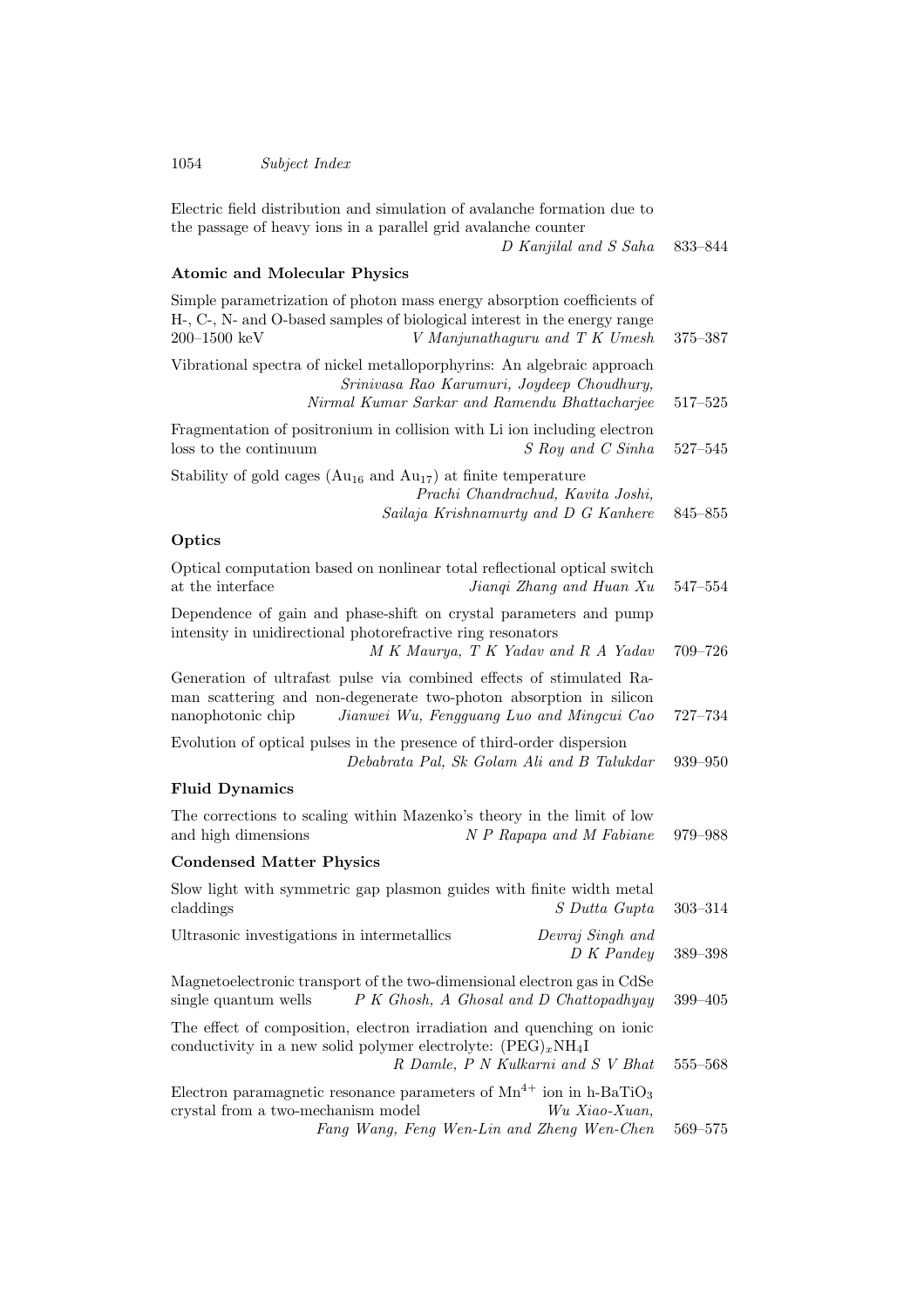| Reduction mechanism of $Ni^{2+}$ into Ni nanoparticles prepared from<br>different precursors: Magnetic studies<br>R S Ningthoujam,<br>N S Gajbhiye and Sachil Sharma                                | 577-586       |
|-----------------------------------------------------------------------------------------------------------------------------------------------------------------------------------------------------|---------------|
| Size-dependent melting of nanoparticles: Hundred years of thermo-<br>dynamic model<br>K K Nanda                                                                                                     | 617-628       |
| Zero-field splitting of ${}^4T_2$ term for $3d^3$ ions in tetragonal symmetry<br>$Qun$ Wei and $Qi$ -Ming Xu                                                                                        | 735-742       |
| Self-interstitial configuration in molybdenum studied by modified an-<br>alytical embedded atom method<br>Jian-Min Zhang, Fang Wang<br>and Ke-Wei Xu                                                | 857-869       |
| Crystal growth, electrical and photophysical properties of $Tl_2S$ lay-<br>A M Badr, H A Elshaikh and I M Ashraf<br>ered single crystals                                                            | 871-885       |
| Inter-dot coupling effects on transport through correlated parallel<br>Shyam Chand, G Rajput, K C Sharma<br>coupled quantum dots<br>and P K Ahluwalia                                               | 887-902       |
| Theoretical studies of mutual diffusivities and surface properties in<br>B C Anusionwu, C A Madu and C E Orji<br>Cd-Ga liquid alloys                                                                | 951-967       |
| Dielectric properties of CdS nanoparticles synthesized by soft chemi-<br>R Tripathi, A Kumar and T P Sinha<br>cal route                                                                             | 969-978       |
| Studies of the g factors and the superhyperfine parameters for $Ni^{3+}$<br>in the fluoroperovskites<br>Y X Hu, S Y Wu, X F Wang and L L Li                                                         | 989-997       |
| A-site substitution-controlled dielectric dispersion in lead-free sodium<br>M Raghavender, G S Kumar and G Prasad<br>bismuth titanate                                                               | 999-1009      |
| Simulation of reflectivity spectrum for non-absorbing multilayer op-<br>tical thin films<br>V A Kheraj, C J Panchal, M S Desai<br>and V Potbhare                                                    | $1011 - 1022$ |
| Transport properties of poly(GACT)-poly(CTGA) deoxyribonucleic<br>acid: A ladder model approach<br>S A Ketabi and A A Fouladi                                                                       | $1023 - 1036$ |
| Coupling between drainage and coarsening in wet foam<br>S Saha, S Bhaumik and A Roy                                                                                                                 | 1037-1044     |
| Phonon dispersion relation of liquid metals<br>P B Thakor,<br>P N Gajjar and A R Jani 1045-1049                                                                                                     |               |
| <b>Interdisciplinary Physics</b>                                                                                                                                                                    |               |
| Effects of quantum coupling on the performance of metal-oxide-<br>semiconductor field transistors<br>Ling-Feng Mao                                                                                  | $407 - 414$   |
| Channel length scaling and the impact of metal gate work function on<br>the performance of double gate-metal oxide semiconductor field-effect<br>transistors<br>D Rechem, S Latreche and C Gontrand | 587-599       |
| Extension of CASCADE.04 to estimate neutron fluence and dose rates<br>and its validation<br>H Kumawat, V Kumar and P Srinivasan                                                                     | $601 - 609$   |